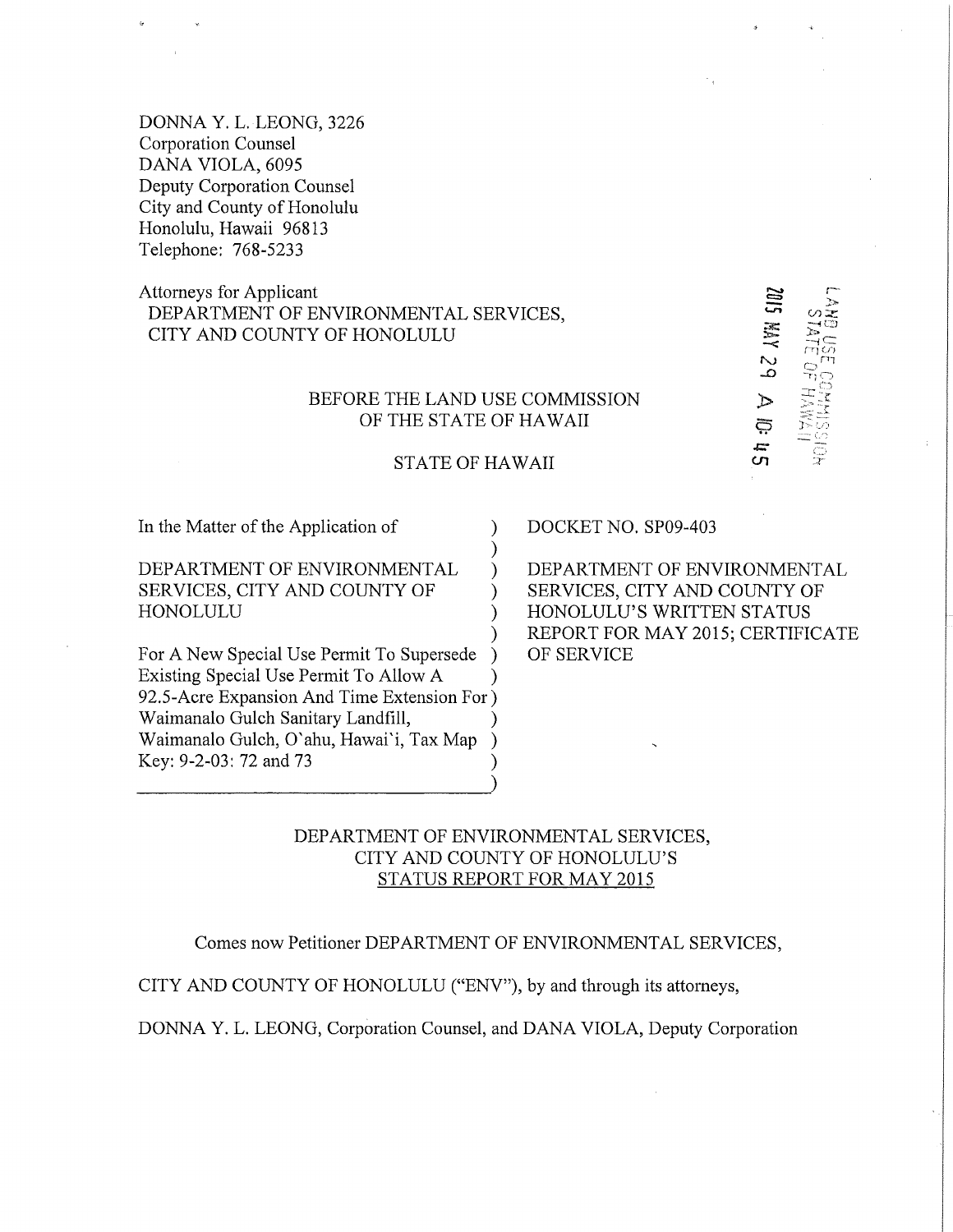Counsel, pursuant to the Land Use Commission of the State of Hawaii Order Requiring Written Status Reports, dated May 28, 2014.

ENV represents that the Managing Director, Roy Amemiya, and the committee formed to assist in facilitating communication and resolution of this matter met with certain representatives of the Ko Olina Community Association on March 30, 2015. The parties are continuing their negotiations, which may include a tour of the Waimanalo Gulch Sanitary Landfill.

DATED: Honolulu, Hawaii, May 29, 2015.

DONNA Y. L. LEONG Corporation Counsel

Corporation Counsel<br>By DANA VIOLA

DANA VIOLA Deputy Corporation Counsel Attorneys for Applicant DEPARTMENT OF ENVIRONMENTAL SERVICES, CITY AND COUNTY OF HONOLULU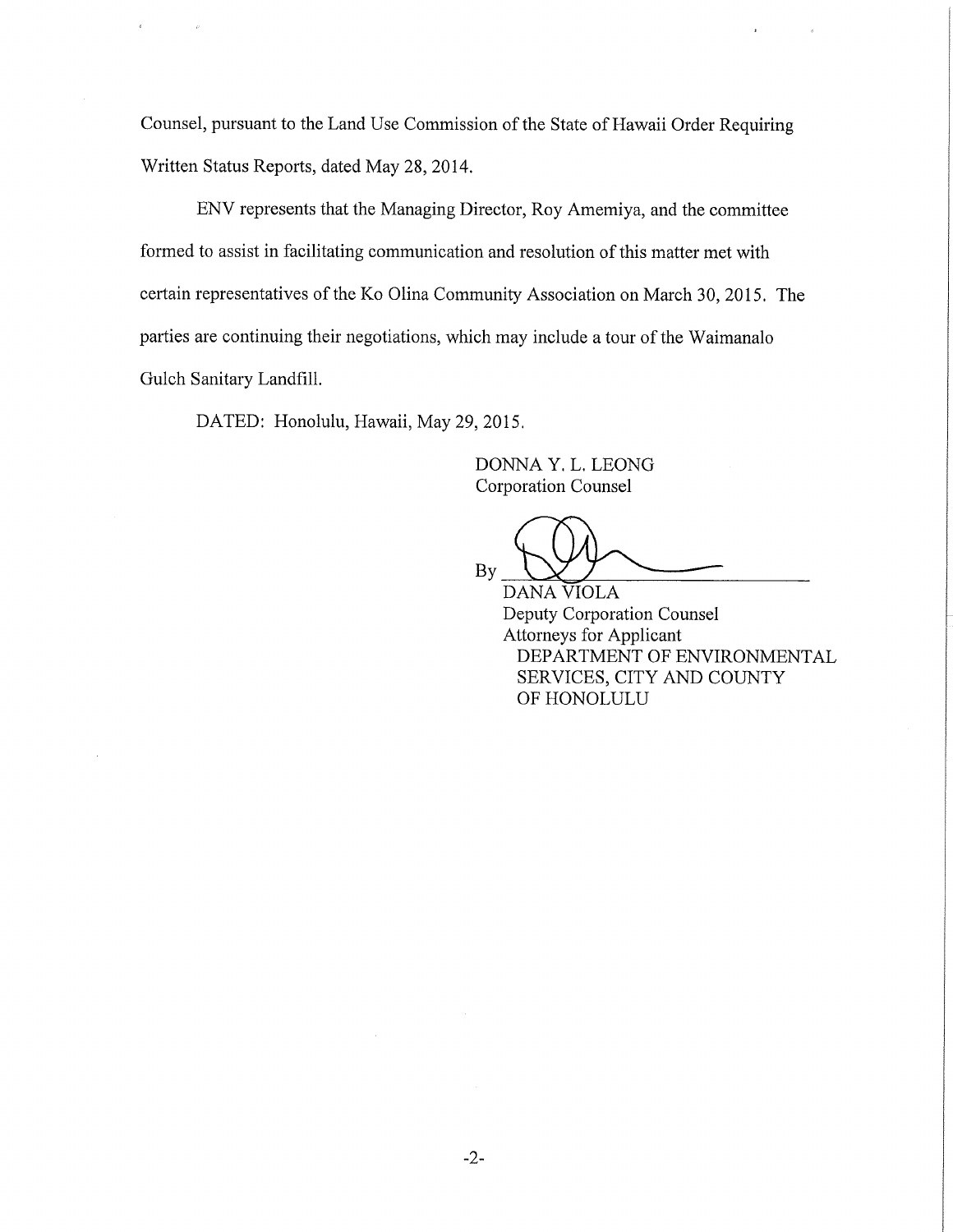## BEFORE THE LAND USE COMMISSION OF THE STATE OF HAWAII

#### STATE OF HAWAII

) ) )

) ) )

DEPARTMENT OF ENVIRONMENTAL SERVICES, CITY AND COUNTY OF HONOLULU

In the Matter of the Application of

For A New Special Use Permit To Supersede Existing Special Use Permit To Allow A ) ) 92.5-Acre Expansion And Time Extension For ) Waimanalo Gulch Sanitary Landfill, ) Waimanalo Gulch, O'ahu, Hawai'i, Tax Map ) Key: 9-2-03: 72 and 73 ) DOCKET NO. SP09-403

CERTIFICATE OF SERVICE

#### CERTIFICATE OF SERVICE

## I HEREBY CERTIFY THAT A COPY OF THE DEPARTMENT OF

#### ENVIRONMENTAL SERVICES, CITY AND COUNTY OF HONOLULU'S

### WRITTEN STATUS REPORT FOR MAY 2015 was duly served by either hand-

delivery or U. S. Mail, postage prepaid, by certified mail, return receipt requested, to the

following on the date below, addressed as follows:

|                                                                                                                     | Delivery | Mail |
|---------------------------------------------------------------------------------------------------------------------|----------|------|
| Leo Asuncion, Acting Director<br>Office of Planning<br>P. O. Box 2359<br>Honolulu, Hawaii 96804-2359                | X        |      |
| Brian Yee, Esq.<br>Deputy Attorney General<br>Hale Auhau, Third Floor<br>425 Queen Street<br>Honolulu, Hawaii 96813 |          | X    |